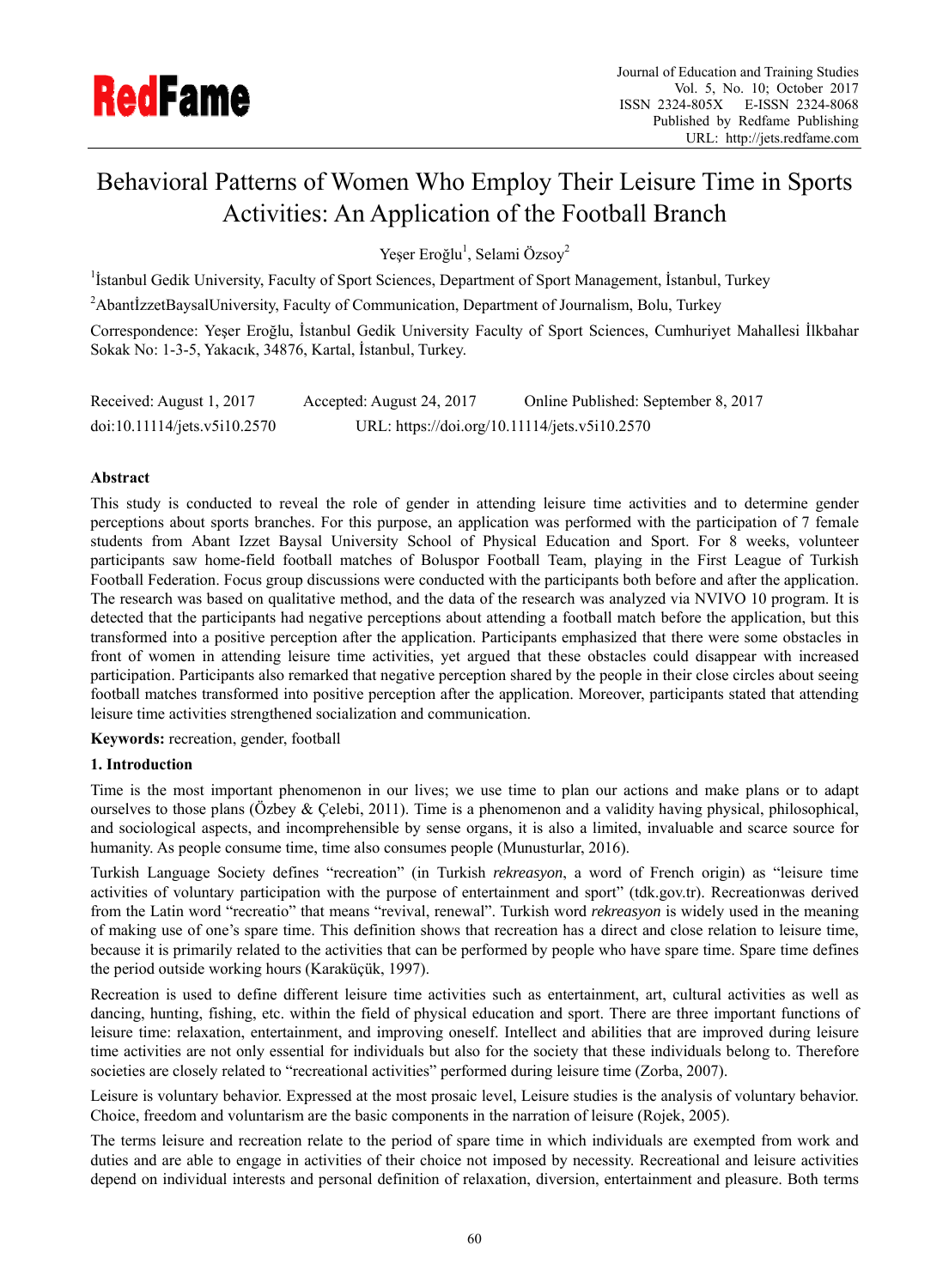encompass a very diverse and broad field of activities including sports, food and dining, various arts and crafts, media entertainment, gaming, literature, festivals and fairs, shopping, social clubs, family activities and vacations as well as volunteering and hobbies (Koshar, 2002).

The function of liberation is especially important for recreation. Individuals are enslaved by time due to obligations and commitments, and can master over time in the absence of these obligations and commitments; thus one can obtain the opportunity of recognizing one's potential, revealing one's hidden energy and using this energy creatively, in short, achieving self-fulfillment. Self-fulfillment is the fundamental utilization form of spare time that is constructed by recreation. The need for self-fulfillment is synonymous to recreational purposes because it expresses the need of actualizing one's whole potential and living the life to the fullest. While satisfying the need of actualizing oneself, people also obtain the chance to satisfy the need of relaxation and entertainment through some of the activities within the scope of recreation (Demirci Orel &Yavuz, 2003).

Considering woman's place in society, her need for recreational activities and self-fulfillment cannot be denied. One of the essential tools in the process of relaxation is active or passive participation in sport. Women and sport in the modernization process is considered as a special issue within social transformation problematic. Socialization of women through sport can be considered as a parameter within the process of modernity.

Sports activities are performed for different and most of the time contradicting purposes. These purposes range from maintaining a healthy life to being strong, from socializing to earning money (Amman, 2006).

According to gender perception, sport is considered to be a male activity and superior sportive performance is identified with manhood. Most of the sports branches are male-dominated, and women have a limited place in common sports branches. This domination can be seen not only among sportsmen/women but also in audience and the people who transfer sports activities to the audience through mass media.

The lower level of interest of women towards active participation in sports is directly related to the condition of being the receiver instead of participator. The reasons of this difference are; first, wide-range representation of dominant sports branches in journalism, and second, sexist socialization at schools and home. Female discourse indicates that woman's derivativeness is accepted (Özsoy, 2016).

There is a great inequality between men and women in terms of attending sport. There is a need to eliminate the otherization of women in sports fields and to increase their participation in sports programs.

Women are not considered enough in sport politics that aims to popularize sport in society. It is necessary to integrate gender aspect into public activities, which are actualized in order to improve sport, and into the funds transferred to these activities. In the process of improving sport, it should be considered as a requirement of modernity to curtail the otherization of women and to increase their participation in sports programs.

This study aims to reveal the transformation of perception upon the participation of women in football, which is considered as a male-dominated sports field, where men are commonly represented.

# **2. Method**

## *2.1 Research Model*

This is an activity research conducted by applying qualitative methods. The purpose of using action research with qualitative methods is the flexible structure and the lack of generalization goal in qualitative research.(Mills, 2000; qtd in: Yıldırım & Şimşek, 2013).This is planned as an activity research with the aim of leading female students to attend football matches as audience as a leisure time activity.

# *2.2 Participants*

This study was conducted with the voluntary participation of 7 female students who were students at Abant Izzet Baysal University School of Physical Education and Sport. Participant students were selected in accordance with the nature of qualitative research by using convenience sampling, which is one of the purposeful sampling methods. Convenience sampling earns the researcher speed and practicability.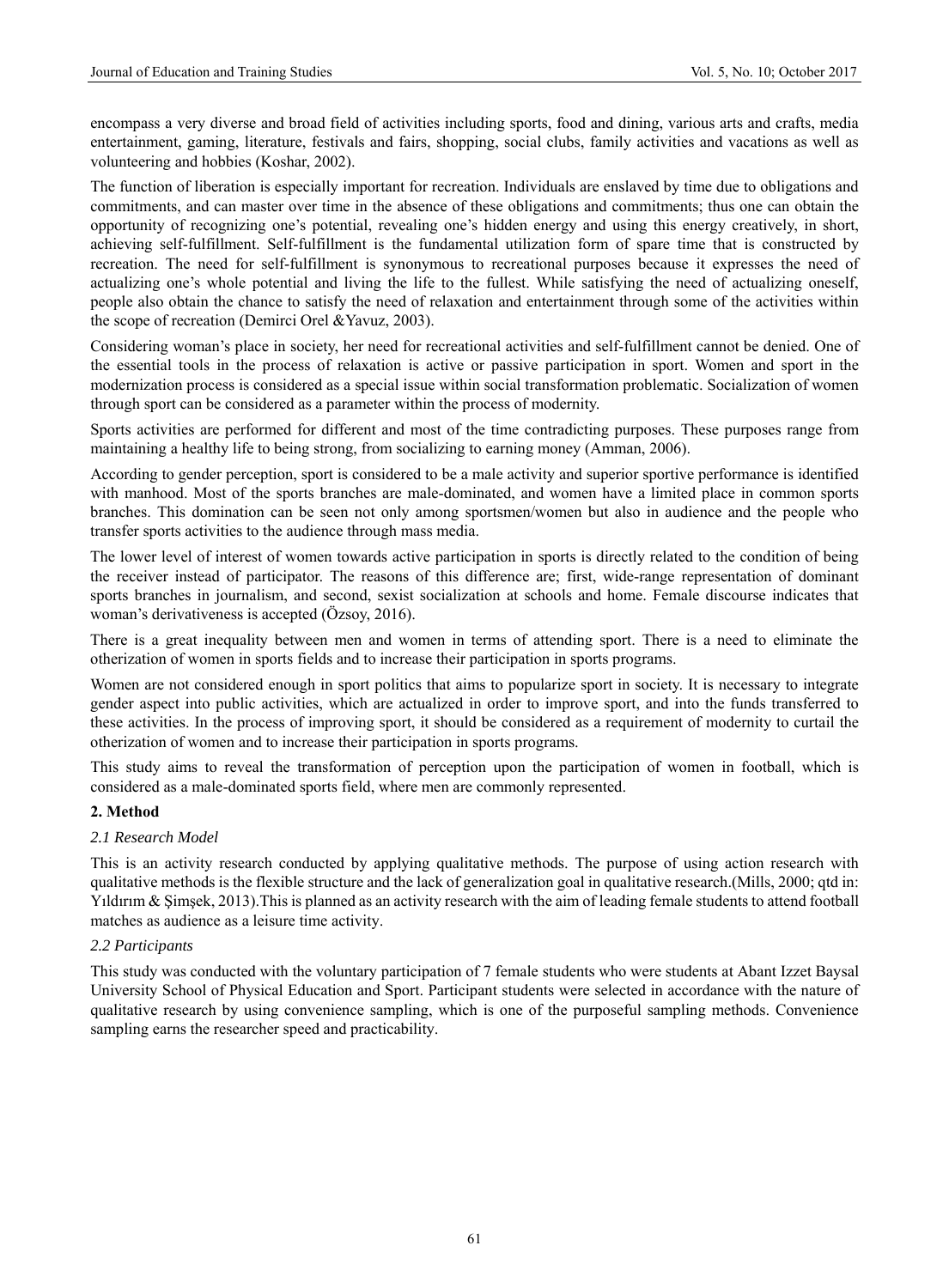|             |     | <b>Participant Features</b> |           |                                   |  |
|-------------|-----|-----------------------------|-----------|-----------------------------------|--|
| Participant | Age | <b>Branch</b>               | Sport age | Student's Department              |  |
|             | 20  | Volleyball                  |           | Physical Education Teacher        |  |
|             | 20  | Kung fu                     |           | Physical Education Teacher        |  |
|             | 21  | Volleyball                  |           | Physical Education Teacher        |  |
| М           | 21  | Swimming                    |           | <b>Trainer Education</b>          |  |
|             | 22  | Swimming                    |           | Physical Education Teacher        |  |
|             | 20  | <b>Badminton</b>            |           | <b>Trainer Education</b>          |  |
|             | 20  | Badminton                   |           | <b>Physical Education Teacher</b> |  |

#### Table 1. Profiles of research participants

### *2.3 Data Gathering*

Focus group is a special group discussion technique, which is structured in order to define detailed information and views of the selected participant group within a specific subject. Discussion is moderated by a specialist who uses question and condensation techniques with the purpose of revealing people's thoughts and lives (Merriam, 2015). According to Bowling (2002) focus group discussion is using the influence of group dynamic, acquiring in-depth information, and producing ideas during meetings and discussions that are not held between a small group and a leader. The purpose of focus group discussions is to acquire in-depth, detailed and multi-dimensional qualitative information about participants' points of view, lives, interests, experiences, tendencies, thoughts, perceptions, emotions, attitudes and habits about a specific subject (Çokluk, Yılmaz, &Oğuz, 2011).

## *2.4 Action (Application) Plan*

This study took a period of 16 weeks that covered 8 matches of Boluspor (a First League Club within Turkish Football Federation) in the home field during the 2016-2017 Football Season. Two students (project coordinators), who were trained for this project, accompanied the participants throughout the process. Before the action, the researchers prepared their plans about the football matches and informed the participants.

Both before and after the application, face-to-face focus group discussions were held with the participant students. Details related to the application phase subsequent to pre-action phase are given in Table 1. Project coordinator students went to see the football matches with the participants throughout the application. After the applications, researchers held focus group discussions with the participants again, and data related to applications was revealed.

|  |  | Table 2. Football matches and dates that the participants saw in the scope of this application. |
|--|--|-------------------------------------------------------------------------------------------------|
|  |  |                                                                                                 |

| Matches                    | Date             | <b>Project Coordinator Student</b> |
|----------------------------|------------------|------------------------------------|
| Boluspor - Balikesirspor   | $04 - 12 - 2017$ | Ceren Pekyapalak - Merve Kuzu      |
| Boluspor - YeniMalatyaspor | 24-12-2017       | Ceren Pekyapalak - Merve Kuzu      |
| Boluspor - Elaziğspor      | 29-01-2017       | Ceren Pekyapalak - Merve Kuzu      |
| Boluspor - Ümraniyespor    | 19-02-2017       | Ceren Pekyapalak - Merve Kuzu      |
| Boluspor - Eskisehirspor   | $04 - 03 - 2017$ | Ceren Pekyapalak - Merve Kuzu      |
| Boluspor - Giresunspor     | 18-03-2017       | Ceren Pekyapalak - Merve Kuzu      |
| Boluspor - Göztepe         | $07-04-2017$     | Ceren Pekyapalak - Merve Kuzu      |
| Boluspor - Bandırmaspor    | 23-04-2017       | Ceren Pekyapalak - Merve Kuzu      |

#### *2.5 Data Analysis*

Descriptive analysis and content analysis were used in the research. Data obtained in descriptive analysis by using sound recorder was processed and transferred into electronic environment by the researchers who specialized in qualitative research. Moreover, consistency between researcher's short notes and findings was inspected. Data obtained through focus group discussions was textualized in computer environment, and this data is transferred to NVIVO 10 program during the content analysis.

The coding in the process of data analysis was generated by two sets of independent units: first, researchers, and second, a scholar who was an experienced specialist in the field of qualitative research. The statements that overlapped in coding were classified under specific themes.

#### *2.6 Validity and Credibility*

To ensure the consistency of the research, the researchers and field specialist scholar generated data together, and themes were constituted. "Consensus" and "Dissensus" were used for the codes and themes determined by the researchers and field specialist. Miles and Huberman's (1994) credibility formula Reconciliation Percentage % =[Na (Consensus) / Na (Consensus) + Nd (Dissensus)]  $X$  100 was used for the research's credibility calculation.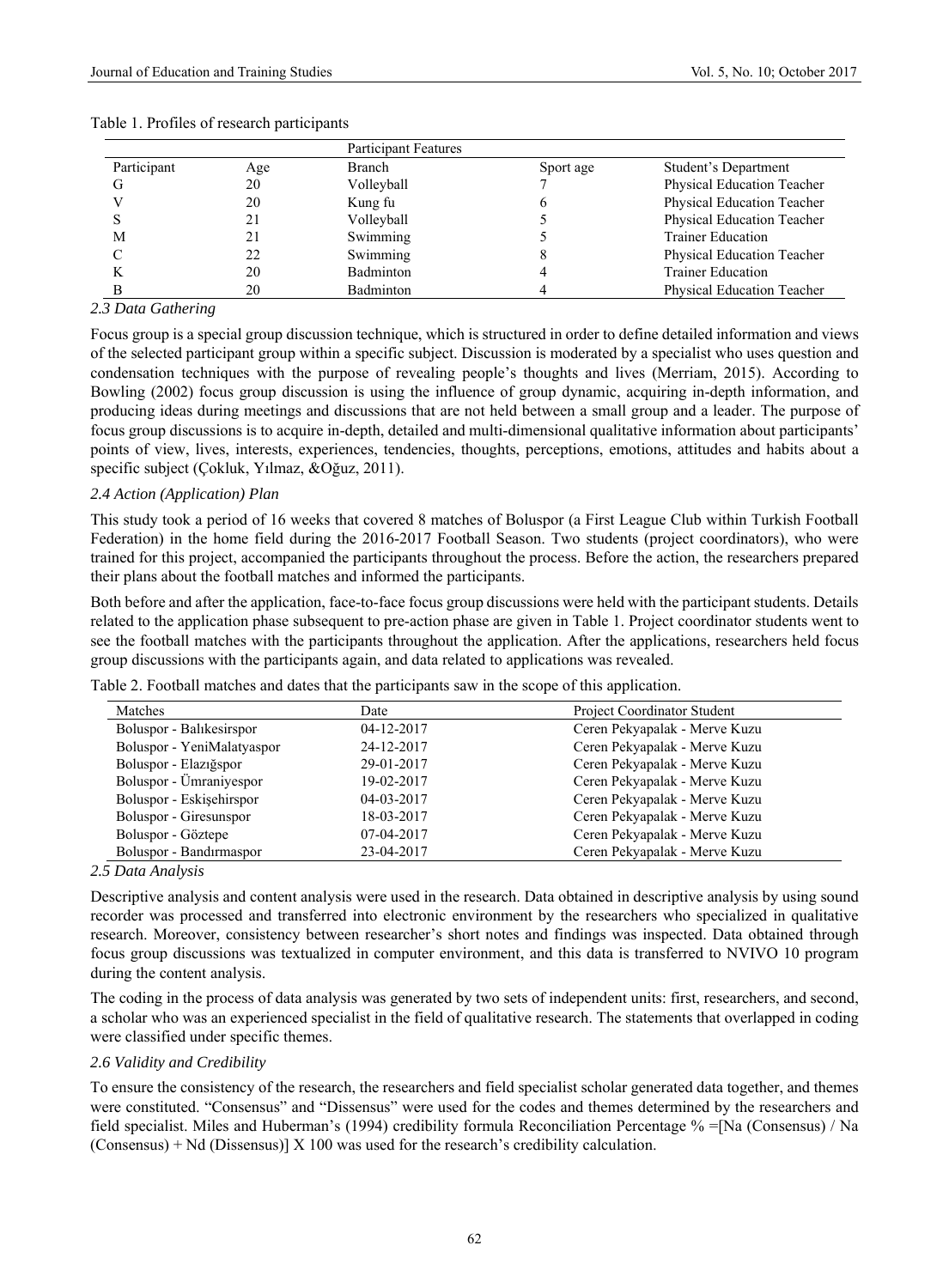Specified statements are: consensus 85 code and dissensus 12 code. In accordance with this formula, the credibility rate of this study is 87%. According to Miles and Huberman (1994) a credibility rate of over 70% is sufficient.

# **3. Results**

Findings obtained in the research are gathered in two groups: pre-application and post-application.

# *3.1 Pre-Application*

According to the analysis of focus group discussion that was held before the application, participant women's approaches to using leisure time in sports environment are gathered under and summarized in 7 themes.

- 1. Idea of leisure time (spare time, time we spared for ourselves, getting out of routine, motivating activity, cheerful activity)
- 2. Leisure time activities (watching television series, seeing sports matches, waiting tables, seeing football, spending time with friends)
- 3. Hobbies (listening to music, traveling, doing exercise, playing football, seeing sports matches)
- 4. Thoughts about football (a popular sports branch, high financial income, male-dominated branch)
- 5. Thoughts about women and football (women should sit on tribunes, prejudice, negative cheering, minority, family pressure, violence, fear)
- 6. Partisanship (seeing the matches of every team, promotion and relegation matches, competitive matches, successful team matches)
- 7. Reasons to see matches (ambiance, pleasure, entertainment)

Participants used the statements such as "power", "happiness", "adrenalin", "curiosity", "sacrifice" and "commitment" to define the perception created by the word "football".



Participants' thoughts about "leisure time" before the application were stated as; "cheerful activity", "motivating activity", "time we spared for ourselves", "getting out of routine" and "spare time". Participant S said, "It is a period of time which covers activities that we do to motivate or please ourselves and that are out of our routine activities." Participant K said, "We can think it as a period of time we spare for ourselves".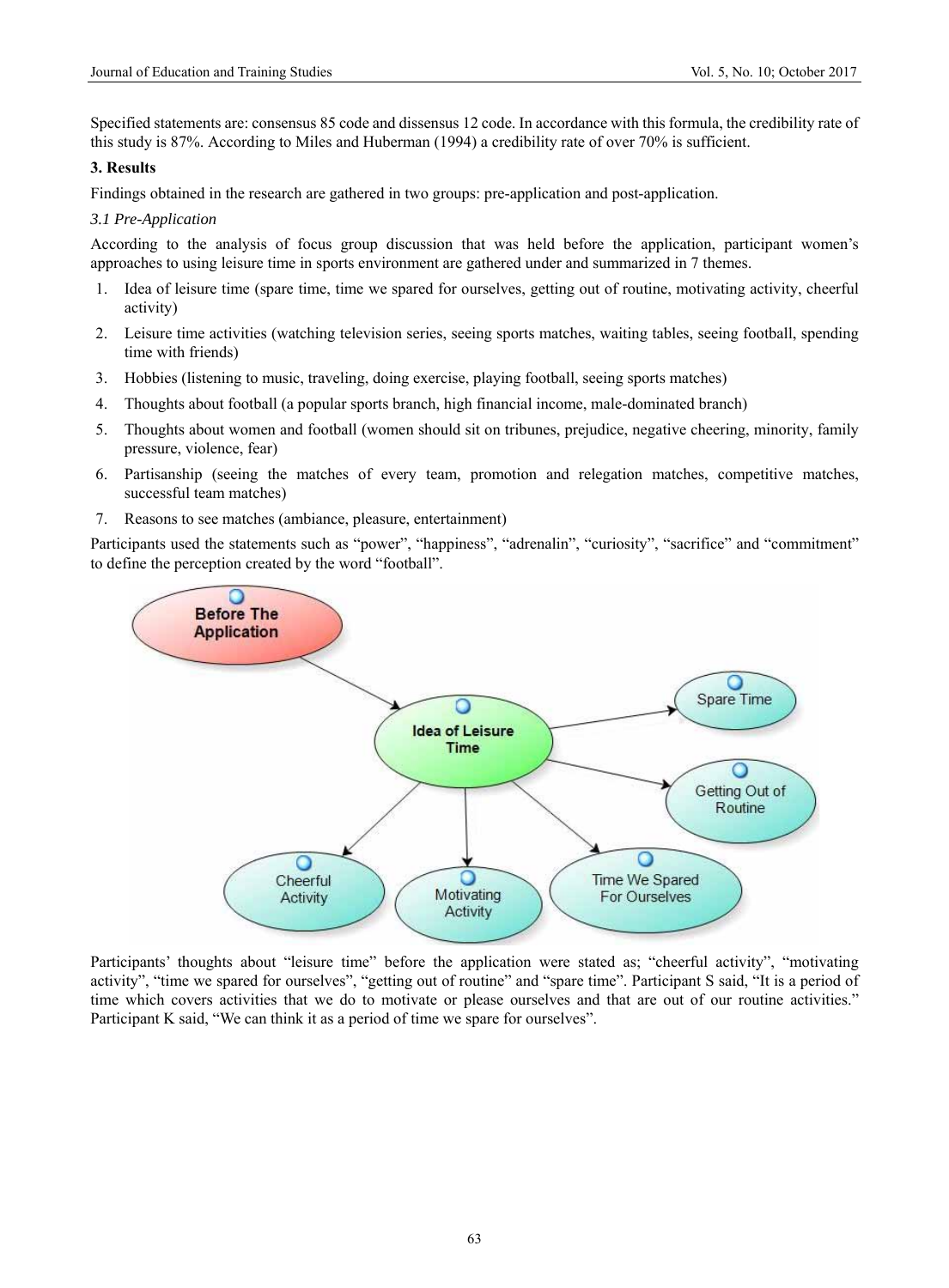

Participants defined their leisure time activities before the application as sports related activities that include active and passive participation. Participants' approaches to this issue are: "Especially football, either live, online, on TV or in the stadium. Ziraat Turkish Cup, TFF First League, I watch everything" (Participant M). "I do exercise, and I also do stuff with my friends, I spend time with them" (Participant K). "I don't watch TV, except the football matches aired on TRT. Before I didn't watch TV at all, but now I only watch TV for football matches" (Participant K) "I play with my little brother/sister, she/he is also interested in playing ball, I also like to travel, I usually travel" (Participant G).

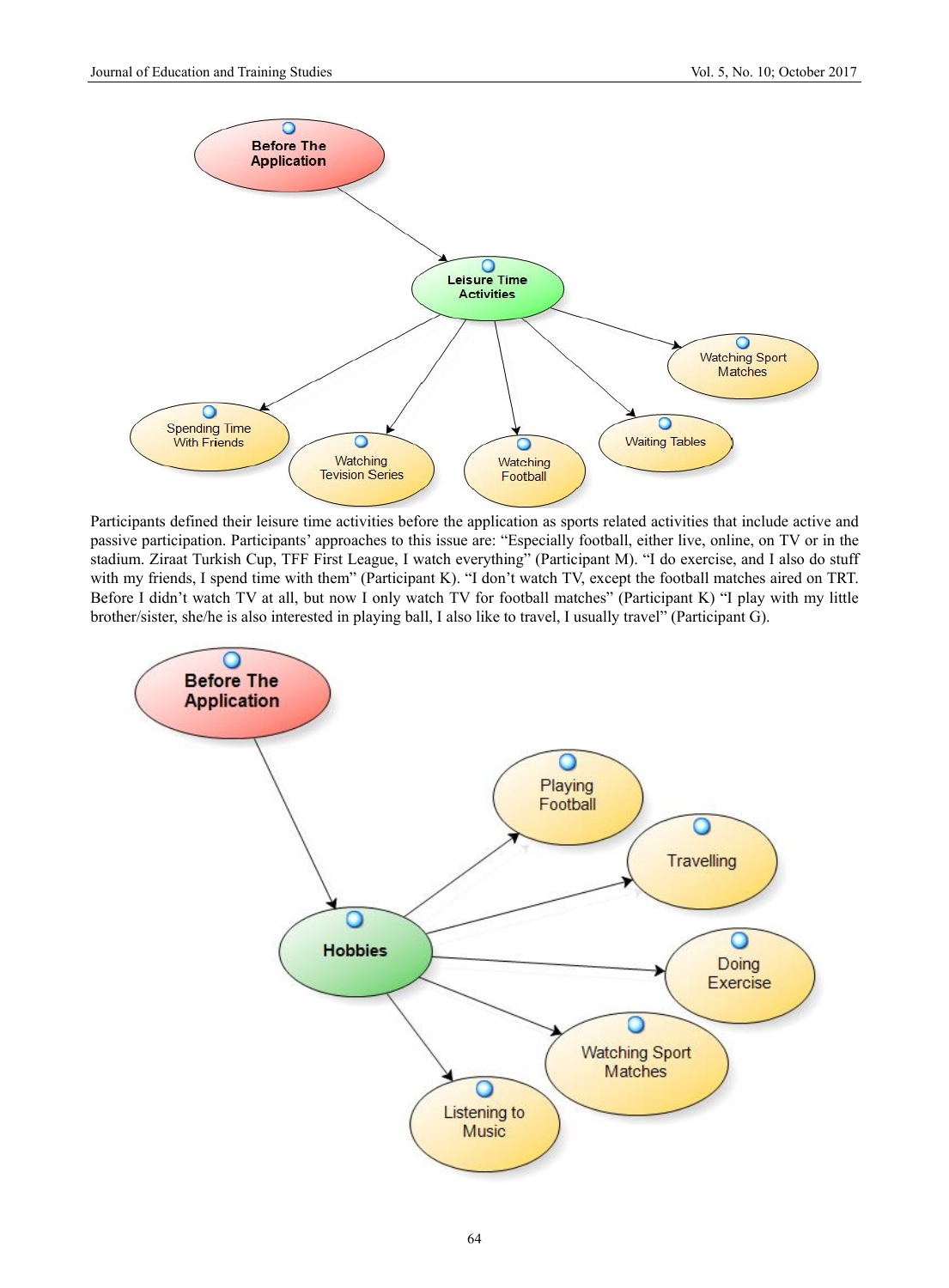Participants talked about their hobbies before the application. These hobbies are classified under the headings such as playing football, travelling, watching all kinds of matches, and listening to music. Two participants stated that they had sports related hobbies. By emphasizing her interest in football, Participant M said, "I like both playing and watching, both are pleasing." Participant B said, "I try to listen to different kinds of music, I try to change my style." While talking about her hobbies, Participant C said, "I have a license for being a football referee but I don't like being a football referee. Instead, I like sitting on tribune and comment on players. I say things like 'this one plays really good, this one is better at one-to-one, this one is better at long-distance shots, this one's right foot is better and has strong ankles.' I like comparing physical superiorities of the players."



Before the application the participants explained their thoughts about football by putting emphasis on income, extensiveness, and manhood. Participant S said, "Football is on the spotlight everywhere, the most valuable sports branch." Participant K said, "I think football is seen with its financial aspects, not as a sports branch, for example a father thinks his child will earn money in the future when he is registering his child to a football course."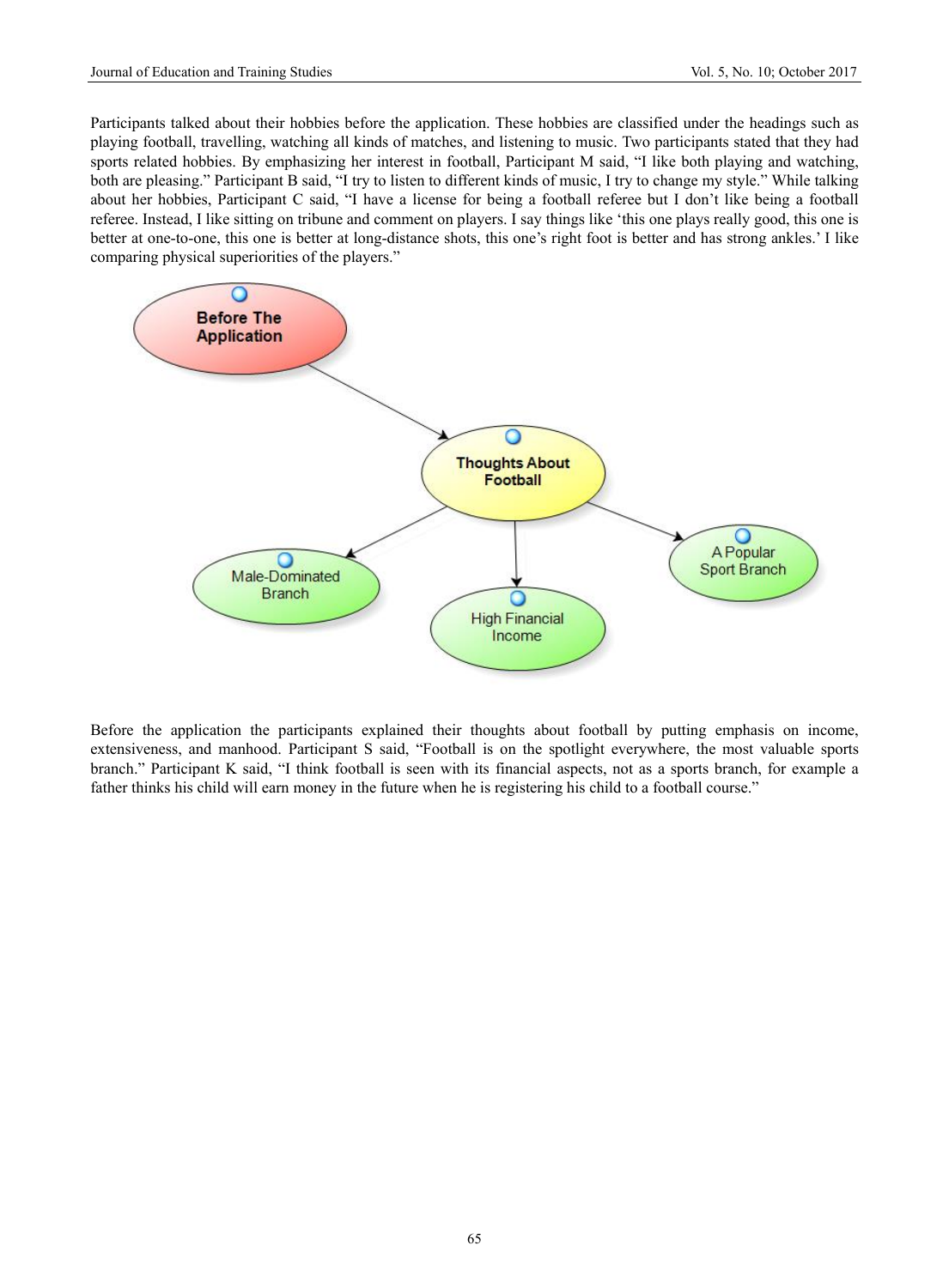

While explaining their views about "Football and Woman" relationship before the application, participants emphasized the scarcity of female audience and drew attention to several negations in sports such as fear, violence, and unfavorable cheering. About the scarcity of women sitting on tribune, Participant M said, "Women are so few in number that it is not possible to notice their presence." While explaining that it was necessary to have more women on tribune, Participant B said, "I think everyone should take place on tribunes equally. The prejudices against the presence of women in football matches should disappear." Drawing attention to Boluspor's practice during 2007-2008 season, Participant C said "It was Boluspor which opened the first women and children tribune. Unfortunately that tribune was closed because of Passolig." While explaining the reasons related to the scarcity of women on tribunes, Participant B put an emphasis on family pressure and said, "There is this idea that a fight could break out any moment. My family puts pressure the same way, they want me to stay away saying that it is not my business."



Participants stated their views on the matches they had seen before the application and these views are gathered under 4 themes that include concepts such as "competition, success, pleasure and excitement." Participant M and Participant S explained why the competitive matches drew more attention as: "I think when the competition is stronger between the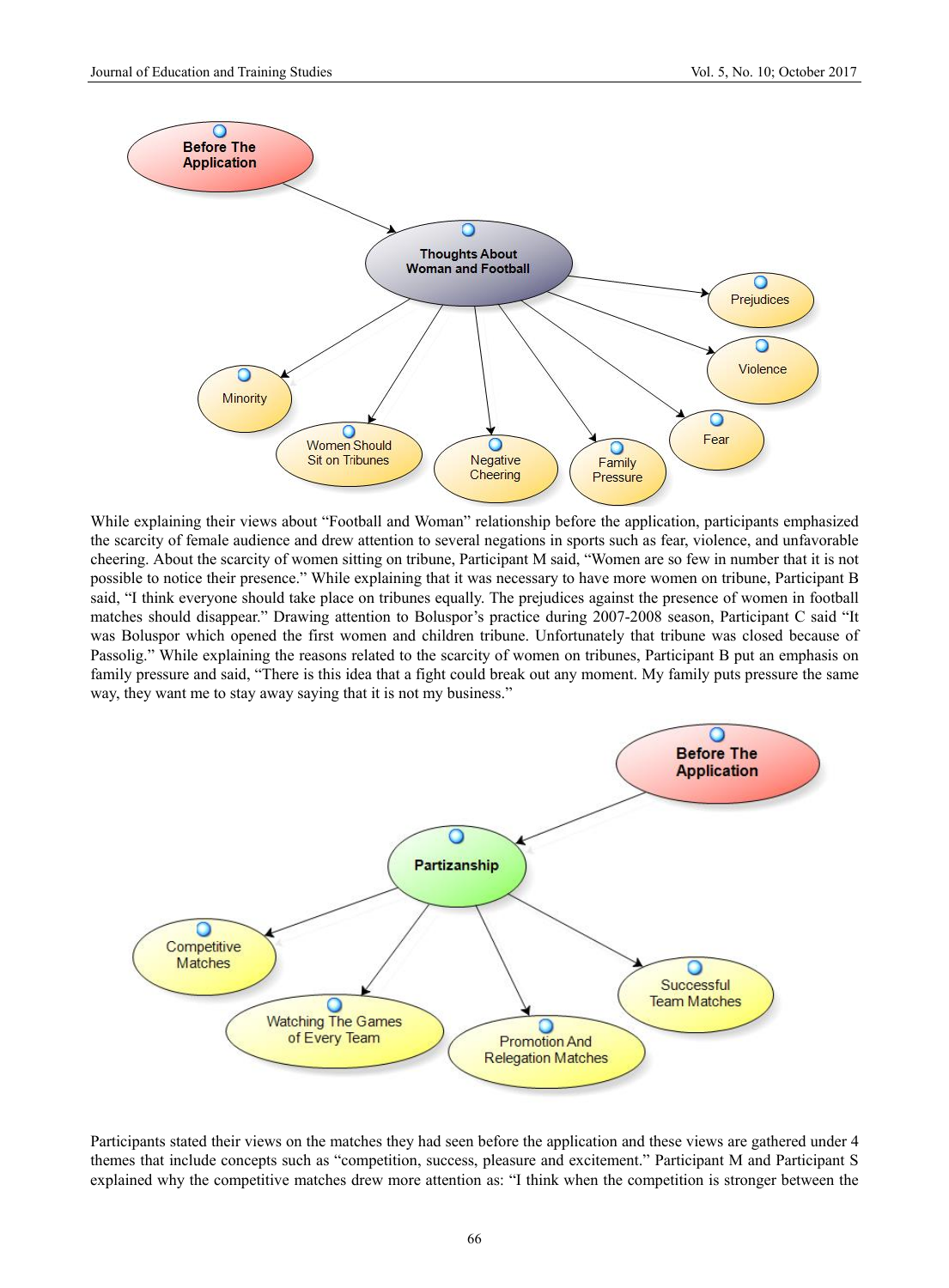rival teams, it gives more pleasure. Adrenalin, actually you take pleasure, when conflict is higher" (Participant M). "If the competition is good, fierce, and if I take pleasure in it, I see the matches of not only the club I am supporting but also the others (Participant S). Participant B said, "It gives more pleasure to see the matches of the club you support." Participant C explained which matches she liked as "Especially through the end of the season, if your team is among the first six teams in championship matches, it has a chance to promote to Super League, those matches are very exciting; or the relegation matches are more cheerful."



Before the application, participants explained why they went to see matches and their views are classified as "entertainment", "pleasure" and "ambiance". Participant K stated that she went to matches because she wanted the club she supported to win, and said, "I like the ambiance of tribune very much." Participant V said, "It is about having a pleasing and entertaining time for me." Participant M also emphasized taking pleasure and stated her views as: "I don't think winning is everything, what is more important is taking pleasure. Because why would you go on a cold day, instead of watching it on TV! Why would I go there if I didn't take pleasure!"



Before the application, participants were asked to think football as a metaphor, their answers are as given: Football: Power (Participant M), Football: Happiness (Participant C), Football: Adrenalin (Participant B), Football: Curiosity (Participant S), Football: Sacrifice (Participant G), Football: Commitment (Participant V), Football: All of the emotions (Participant K).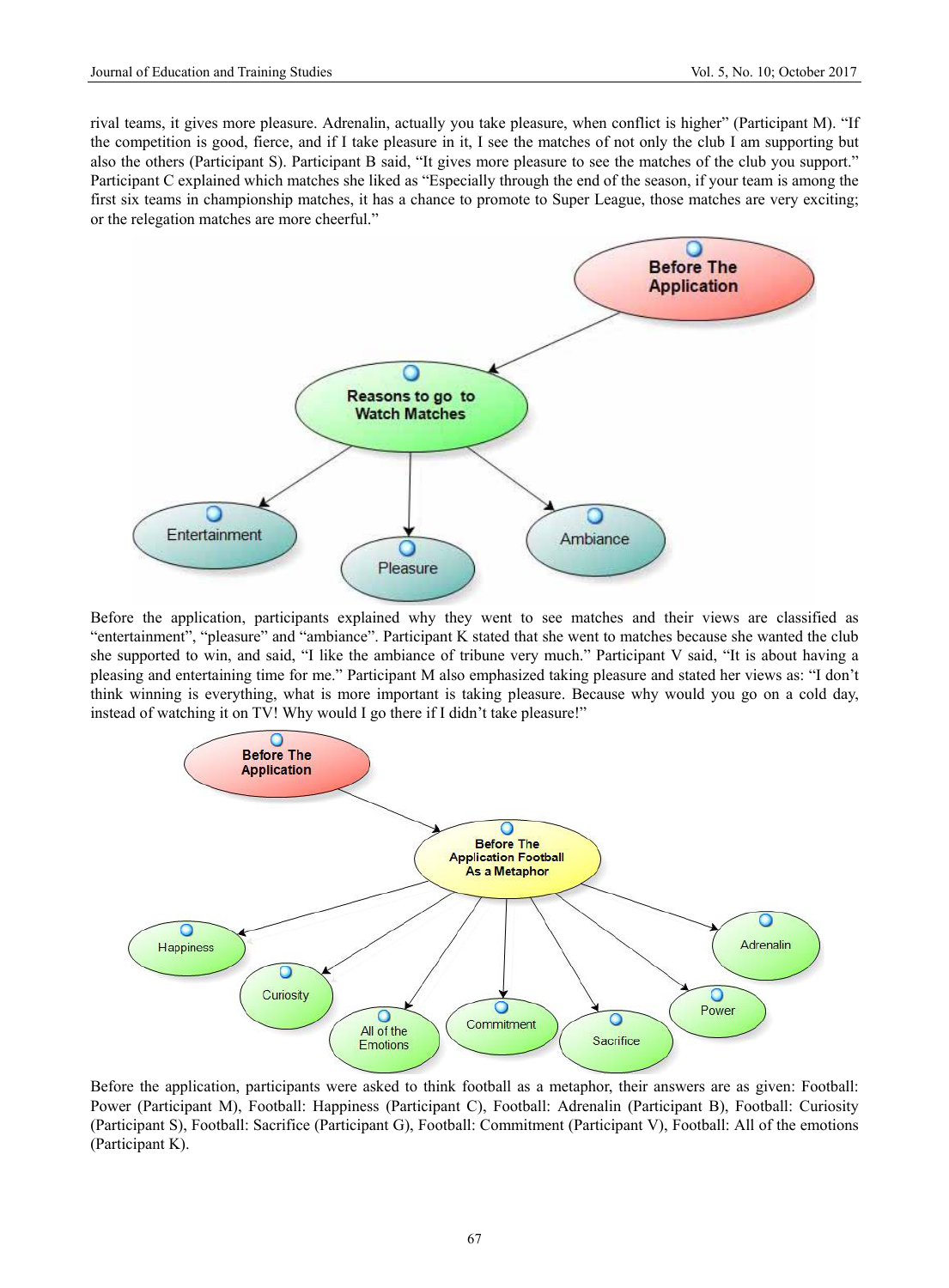# *3.2 Post-Application*

Participants' views after the application are grouped under 5 themes following the analysis: Being in a male-dominant space(getting used to the environment, getting used to the presence of women, acceptance, sense of belonging, common goal), reaction of the people (family pressure, respect, finding it interesting, social pressure), the change that came with football (happiness, getting rid of stress, awareness, desire to follow the field, entertainment, thrill, embracing), end of the activity (desire for, understanding men, acceptance, dreaming), differences between genders (equality, fear from the environment, self-confidence, necessity for women, acceptance, normalcy, communication, integrity, tranquility).

While defining the meaning of football after the application, participants used the statements as water, commitment, sociability, all the emotions including the good and the bad ones, happiness and tranquility, communication.



"Being in a male-dominated space" theme is obtained through the analysis of participant views after the application; this theme is construed through the sub-themes of "sense of belonging", "common goal", "acceptance" and "getting used to the presence of women".

While expressing their post-application experiences, Participant K and Participant C used the concept of getting used to the environment. Participant C said, "You get used to the environment and when you enter into another male-dominated environment, you feel more confident, or your self-confidence gets stronger, and I think this is a good feeling for girls." Participant K formed a relation between the concepts of getting used to and negative cheering as, "You get used to bad words. It doesn't bother you anymore. It becomes a habit because for the people around us cursing is a way of normal, daily speech."

Participant V argued that the presence of women prevented negative cheering and said, "I heard this during the match, a fan was cursing and some people around him warned him about the presence of women. I think the people right around us tried to act better." Participant M emphasized that the presence of women on tribunes was an important factor in limiting the use of cursed words: "Actually we proved our existence. We made them accept our dominance in our tribune. They know we are there, so they act better. They understand that we can be involved in football, that we are here and that they need to get their act together. It did not end completely but it diminished." Participant G emphasized that the presence of a large number of women on tribunes increased awareness: "if you are one woman, nobody notices, but if you are ten, they notice."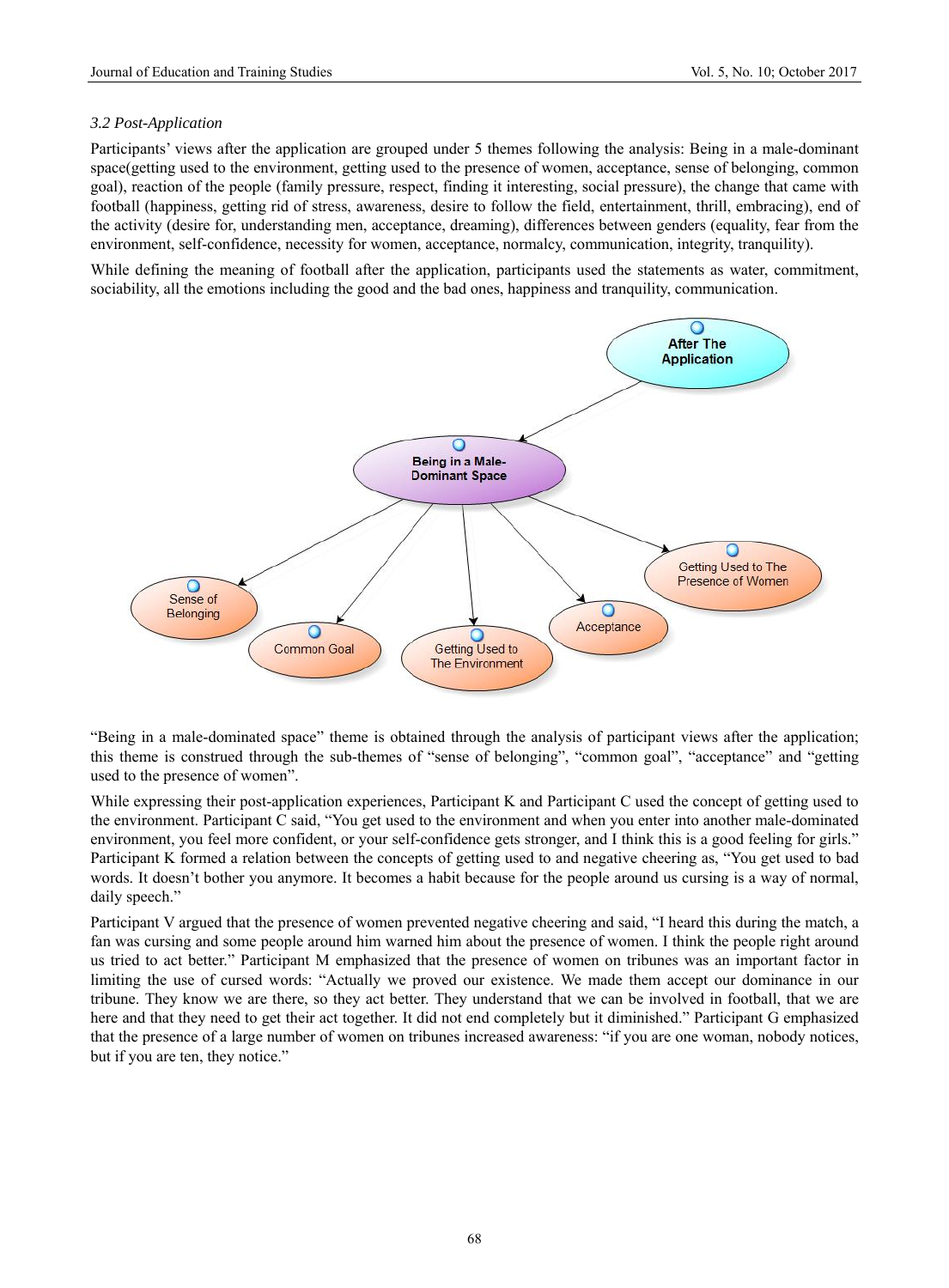

The findings obtained through the analysis of participant views after the application are resolved, and for "reaction of the people" theme, the concepts of "finding it interesting", "social pressure", "family pressure" and "respect" are revealed. Participant K and Participant M stated that their decision to go to the stadium received a negative reaction from the people in their environment in general, but they also emphasized that when those, who reacted, experienced stadium environment, their negative approach changed. Participant K said, "My roommate wanted to go to the stadium, too and we went together. She desired to go to matches, too. I was having fun, I mean when I went to the stadium, I came back happy, and she wanted to go to the stadium or see the environment too instead of staying at home, and began to come with us." Participant M said, "My father reacted at the beginning. When I was registering for Passolig, he found out and said he wouldn't give me money, but he knew me, and he knew that I would go. He doesn't cause trouble for now." When stating her friends' concern about going to the stadium, Participant V said, "My boyfriend criticized by saying what I would do there, among all those men, but then he got used to it. Because I have fun there, I am surrounded with fervor, I told him that and he understood. When he saw that I was happy, he stopped criticizing but he is still nervous. He still says things like what I am doing among all these cursing and men and hooligans."

About the reaction she received about going to matches, Participant B said, "My mother always says 'Don't go, you go everywhere and you sit in tribunes like men. Always among men, it is enough, I am tired of you, sit at home.'"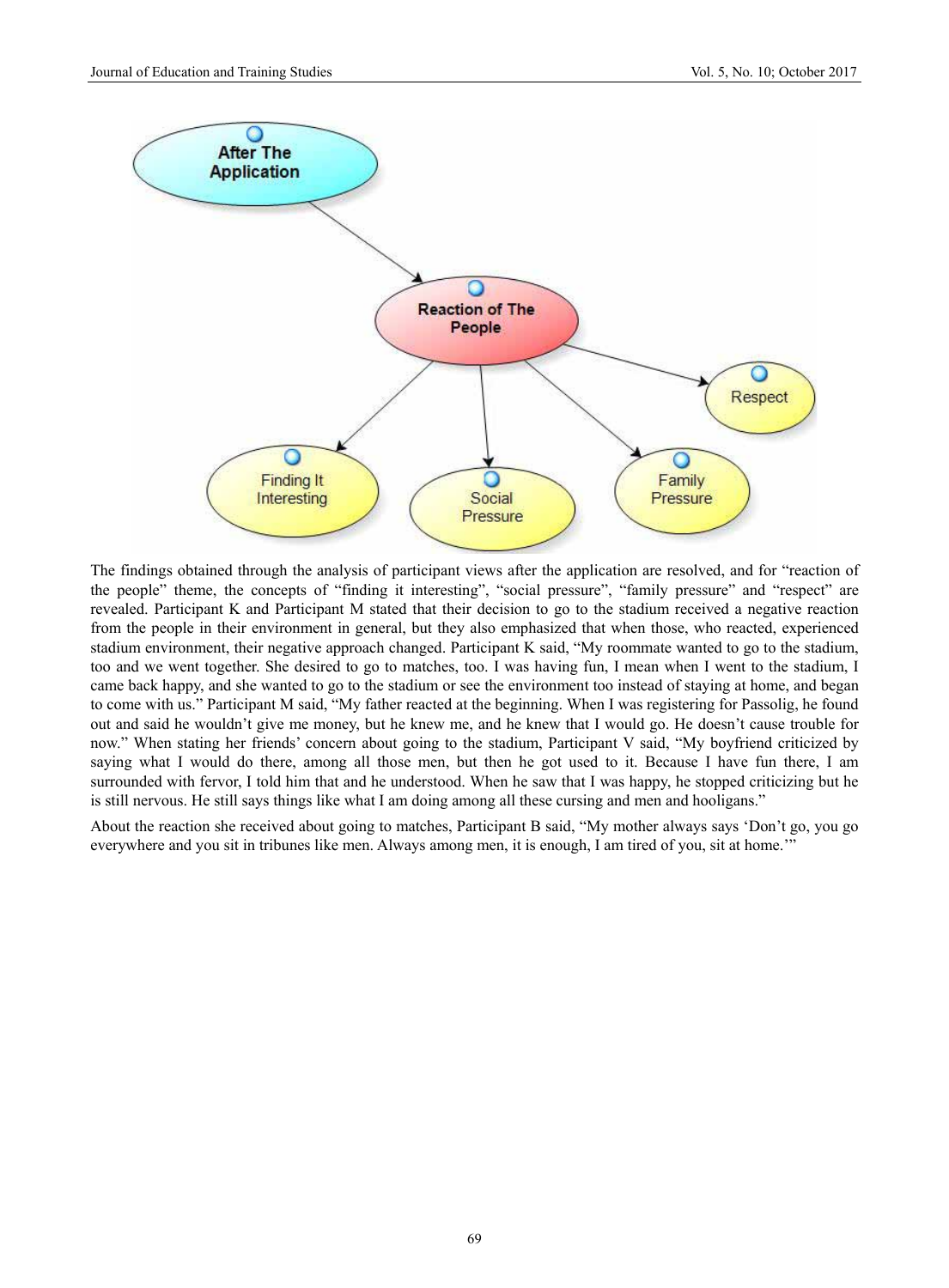

After the application, participants emphasized the positive influences of experiencing football matches. Their views are construed with the concepts of getting rid of stress, embracing, desiring to follow the field, entertainment ,thrill, happiness and awareness. Following the application, Participant B stated her views as, "It made me feel very good. It is like you focus on a certain point with all of your energy during a match; you watch, stand up, get excited, feel sad when your team concedes a goal, you experience all the emotions. It makes you feel more energetic. I become more interested in not only Boluspor but also football."

Participant K and Participant C emphasized that the experience of going to matches had a positive influence on their communication with their friends. Participant K said, "It's increased my communication with my friends. I started to talk about Boluspor, and talk about missing opportunities and positions, etc. We started talking about the players and their performance at matches. After one match we wait for another. It is fun, so much fun." Participant C said, "We did not know each other at all. Sharing similar feelings brought us closer."

While explaining the comfort she felt on tribune, Participant C said, "I said to myself 'It's good that I'm here, good that I'm doing this' and it made me really happy to see more of us there. I always say it, that place is mine. That place is where I feel the most comfortable, which brings me tranquility. For 90 minutes I feel self-confident, I cheer and I relax."

Participant V explained how she began to understand the opposite sex better by means of football: "I began to understand that men are different. I also began to understand why they are different when they support a team. I used to think about curses, but here's the situation; you start to understand because you experience too much emotion in a very short time. You are sitting but in a second you see yourself on your feet when the player is going for goal, when the player misses it you get angry, you shout, may be you want to curse, but you cannot. Because we are girls, we try to keep calm, but I can understand them."

Participant D stated the positive change in her by saying "You get rid of the negative energy. I began to smile more."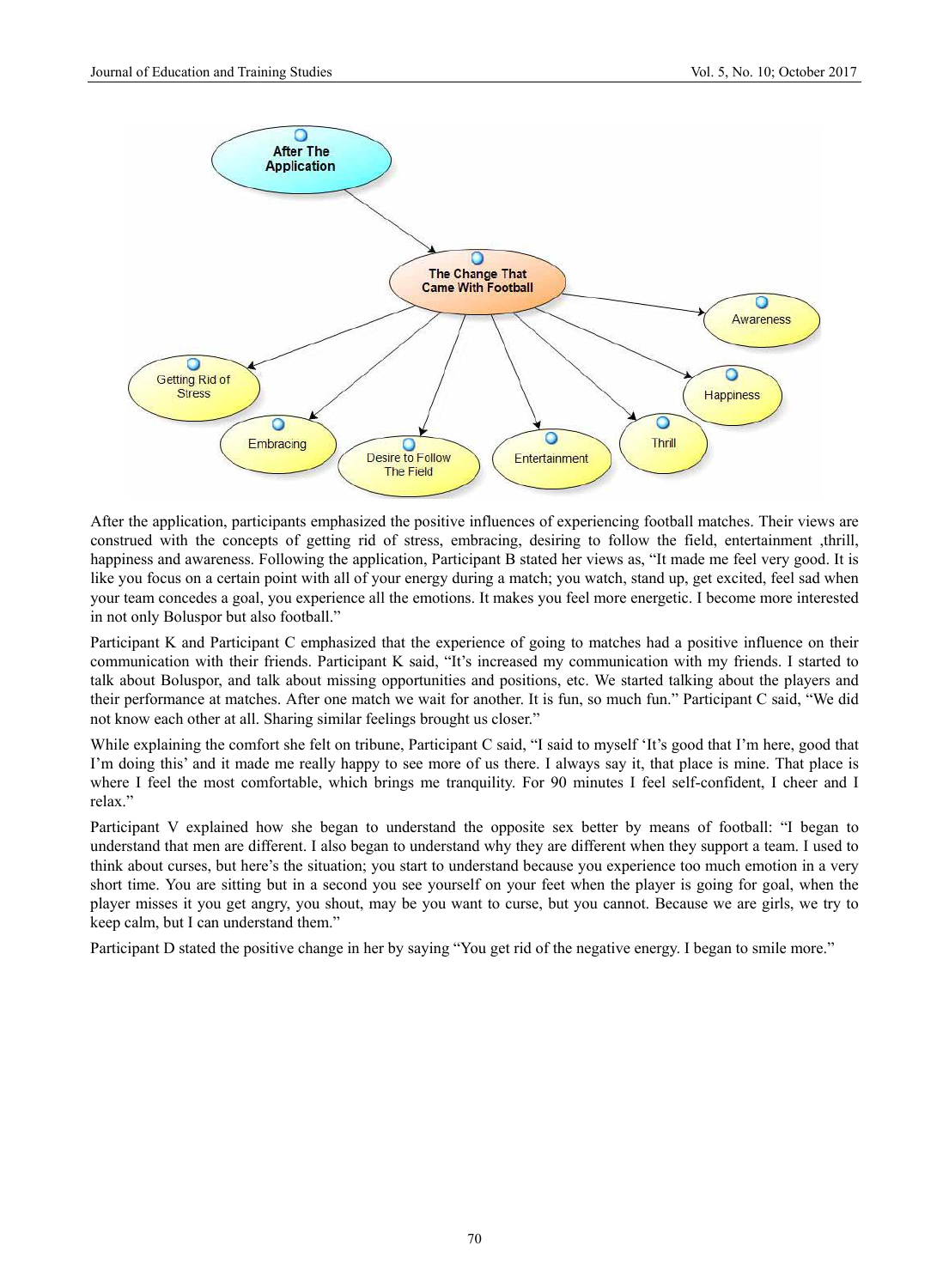

Participants expressed their views about the end of the activity after the application and these views are classified as acceptance, dreaming, understanding men and desire for continuity.

Participants told seeing matches on tribune created positive feelings after the application. Participant B said, "I wish it continued." Participant V stated that the application created a habit and said, "I will continue, even if there isn't a group, I will keep going myself."

Participant K explained how she developed a sense of favor for the team she followed during the application by saying "I used to go to matches thinking that I didn't favor Boluspor and didn't care if it won or lost. Then, however, we began to see it win, it had to win, we began to act in a peculiar way believing that our actions would help the team."

Participant G told the positive sides of seeing football matches and emphasized that it would have a positive influence on male-female relations. "I think it is great, I wish everyone could see such environment. Girls need to get rid of timidity they feel when they are around men. Then men start to see you."

Participant D was so positively influenced from the application that she wanted her child to become a football player: "I sometimes think, while I am seeing the matches, that I want my child to be a football player, and I want to sit on tribunes and watch him, I would feel so proud."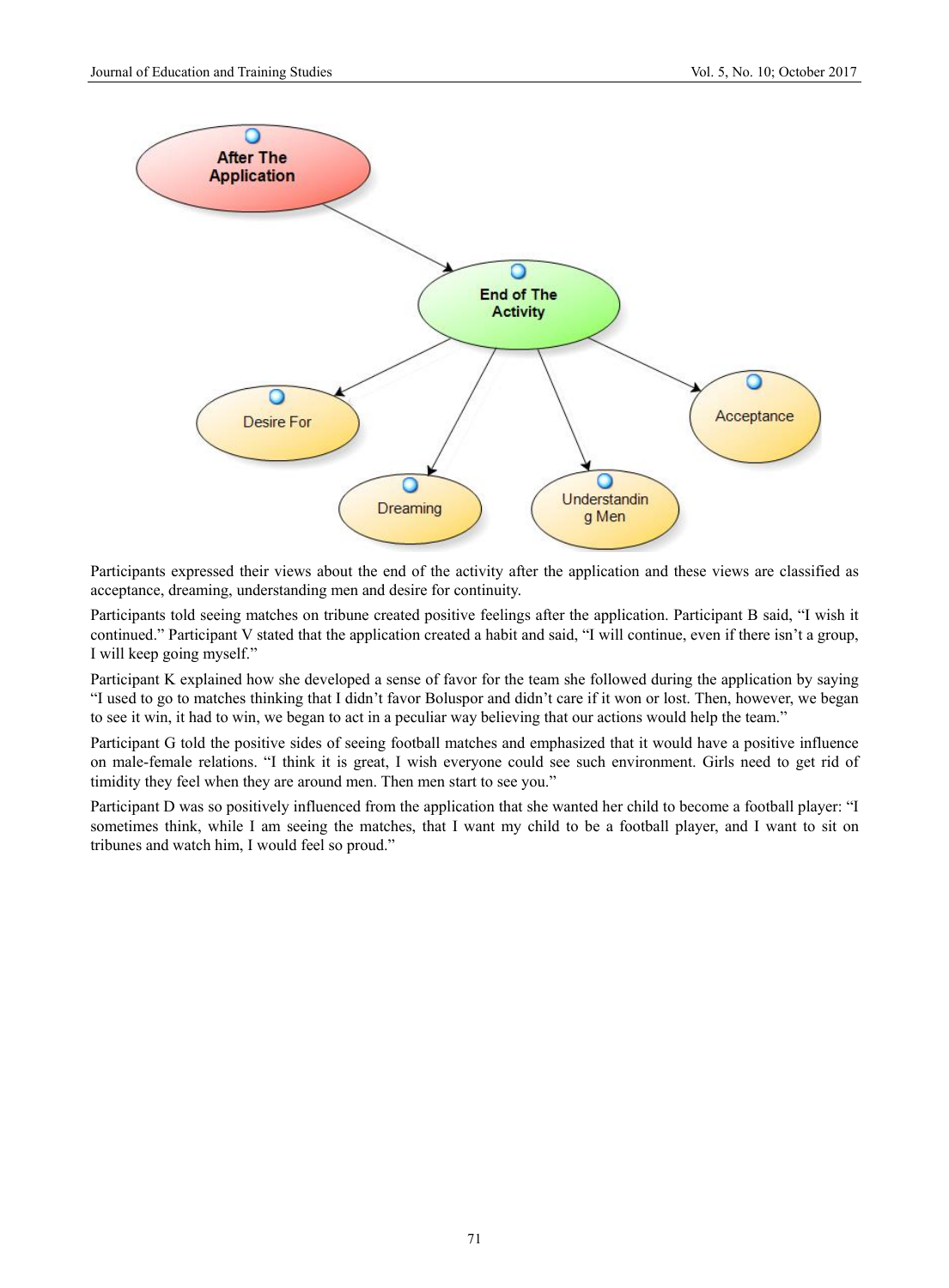

After the application, 9 aspects are determined for the differences between genders: normalcy, communication, equality, and fear from the environment, tranquility, necessity for women, acceptance, self-confidence, and integrity.

Participant G emphasized that gender did not play an important role in attending leisure time activities after the application with these words: "I think leisure time is personal. It doesn't matter if you are a man or woman. There is nothing preventing women form participating. As long as she wants she can attend anything."

Participant B explained that criticism played an important role for women in attending leisure time activities. "They generally think about other people's reactions. 'What would this neighbor say?' People don't want to enter such environments because they feel intimidated from such reactions."

Participant M drew attention to the factor of self-confidence in attending leisure time activities as a woman by saying, "Actually it is also about self-confidence. If someone has low self-confidence, one would not want to go to a stadium or anywhere else. It is not about being a man or woman. If one's communication abilities aren't strong, one won't be able to communicate with people; instead one would be intimidated and bored. Self-confidence may be important."

Participant K pointed out that one of the reasons why women did not take place on tribunes was that they did not prefer to be present: "I think it is completely about women, because men are ready to accept women, or men do not reject them. Since women withdraw themselves, men are seen as the ones who do not accept women. The same way we entered the sphere of football and have them get used to us, other women should do the same. It is difficult for one person to achieve that but it would be easier for a crowded group. Men get used to us and accept us when we act together."

Participant V put an emphasis on family and said, "It is the result of family upbringing."

Participant C put forward cultural differences and said, "It can be related to the culture and region one grew up in."

Participant S and Participant D emphasized that a natural acceptance environment was formed when they went to see a football match. Participant S said, "One time I went with a friend and they began to talk to us directly. The following match they said 'aren't you the same girls?' and we had a conversation." Participant D: "A new environment is formed. They like you. When people wear the scarf of the same team, I feel like they wouldn't want to harm you. They act more friendly."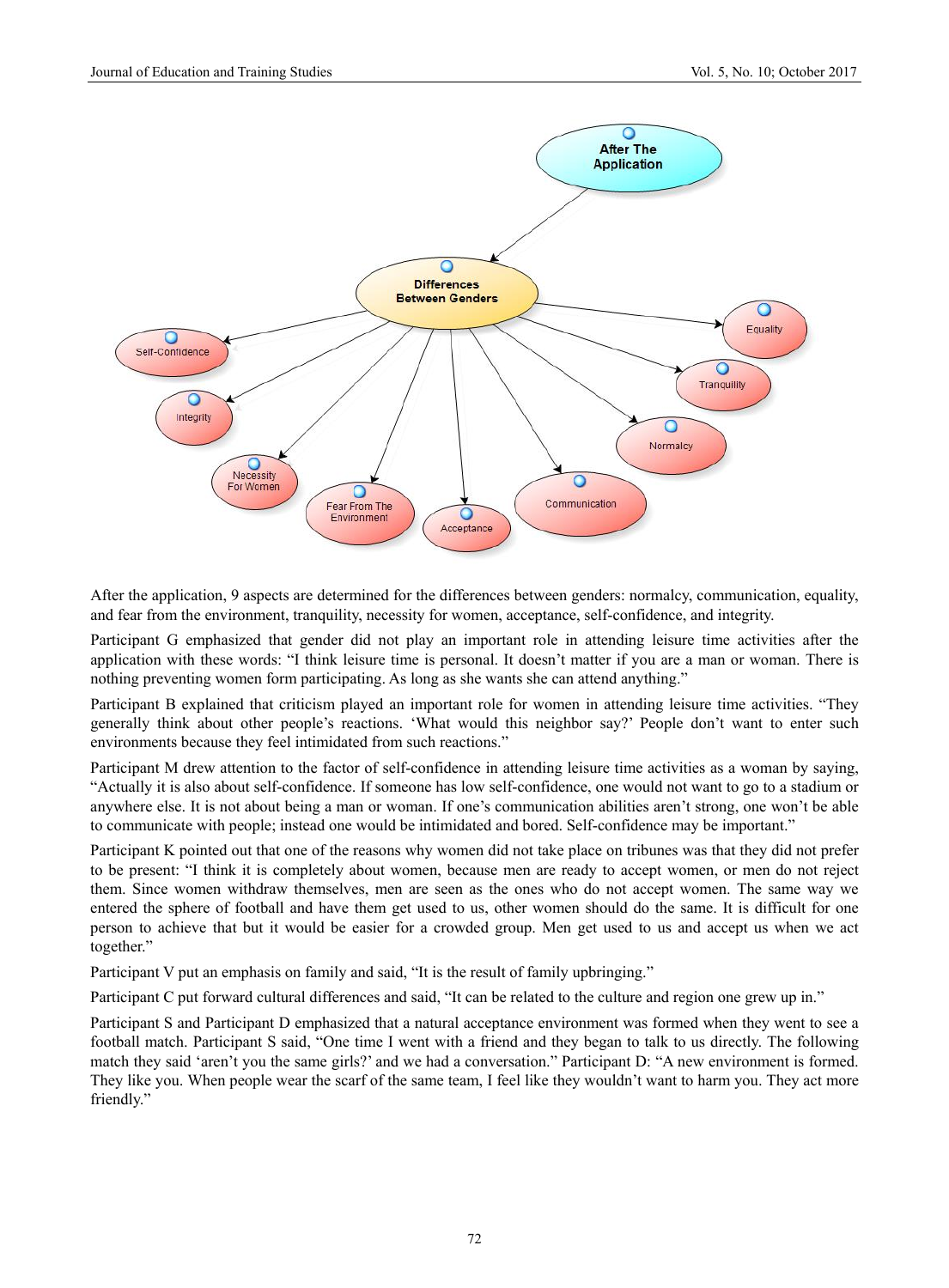

It is observed that participants' statements about their perceptions about football after the application are all positive: Thrill (Participant B), Water (Participant C), Commitment (Participant V), Sociability (Participant G), All the emotions including the good and bad ones (Participant K), Happiness and Tranquility (Participant M), Communication (Participant S).

# **4. Discussion**

When the participant views are analyzed during the pre-application phase of the research, the themes of "leisure time", "thoughts about women and football", "prejudice", "sexism", "social and family pressure" and "violence" are revealed. It is also detected that these results are in parallel with the research in the literature.

Alexandris & Carroll's study (2017), which examines the restrictions imposed on recreational sports participation in terms of gender in Greece, points out women are restricted more than men. In her study that evaluates women's problems in attending sports and leisure time activities, Güner (2015) reveals that women are prevented from attending recreational activities due to family structure, environmental and religious factors. Walseth and Fasting's study states that women always face problems about attending sports activities due to family pressure.

After the study, participant views focused on the themes of "happiness", "tranquility", "the necessity of getting rid of stress for women" and "sociability". These results are in parallel with the ones in the literature. Bulgu et al. (2015) finds that attending physical activity as a leisure time activity affects women's life styles positively and increases their life qualities in their research "Daily Life, Women and Physical Activity", which was conducted on 53 female participants. This result matches the conclusions obtained in this study. Sönmezoğlu's study (2014) emphasizes the outcome that, considering the gender aspect, leisure time satisfaction levels of women at "psychological", "educational" and "relaxation" sub-dimensions are higher than the level of men. While emphasizing that women's need for leisure time activities, especially intended for social interaction, is higher, Kabanoff (1982) determines that men's leisure time satisfaction level is stronger than women's level, and that attending leisure time activities affect women's life quality. Broughton &Beggs (2006) emphasize that women have higher satisfaction points than men in physiological and relaxation sub-dimensions in their study conducted about individuals over 65 years old. Güner states that one other essential determinant for women in attending sports and leisure time activities is the perceived social support. It is observed that the research results in the literature also support Güner's argument, and it is determined that weakened social support has a negative influence on women's desire to attend sports and leisure time activities. Bulgu et al. concludes that participating in a physical activity in a social environment strengthens interaction among women and that this interaction prepares suitable conditions for them to realize their secondary state and actually talk about this situation; this conclusion is in parallel with the results of this study. Based on the interviews, it is concluded that women learn about each other and thus learn about themselves in private and public sports centers in Ankara, which become essential social environments for women to question their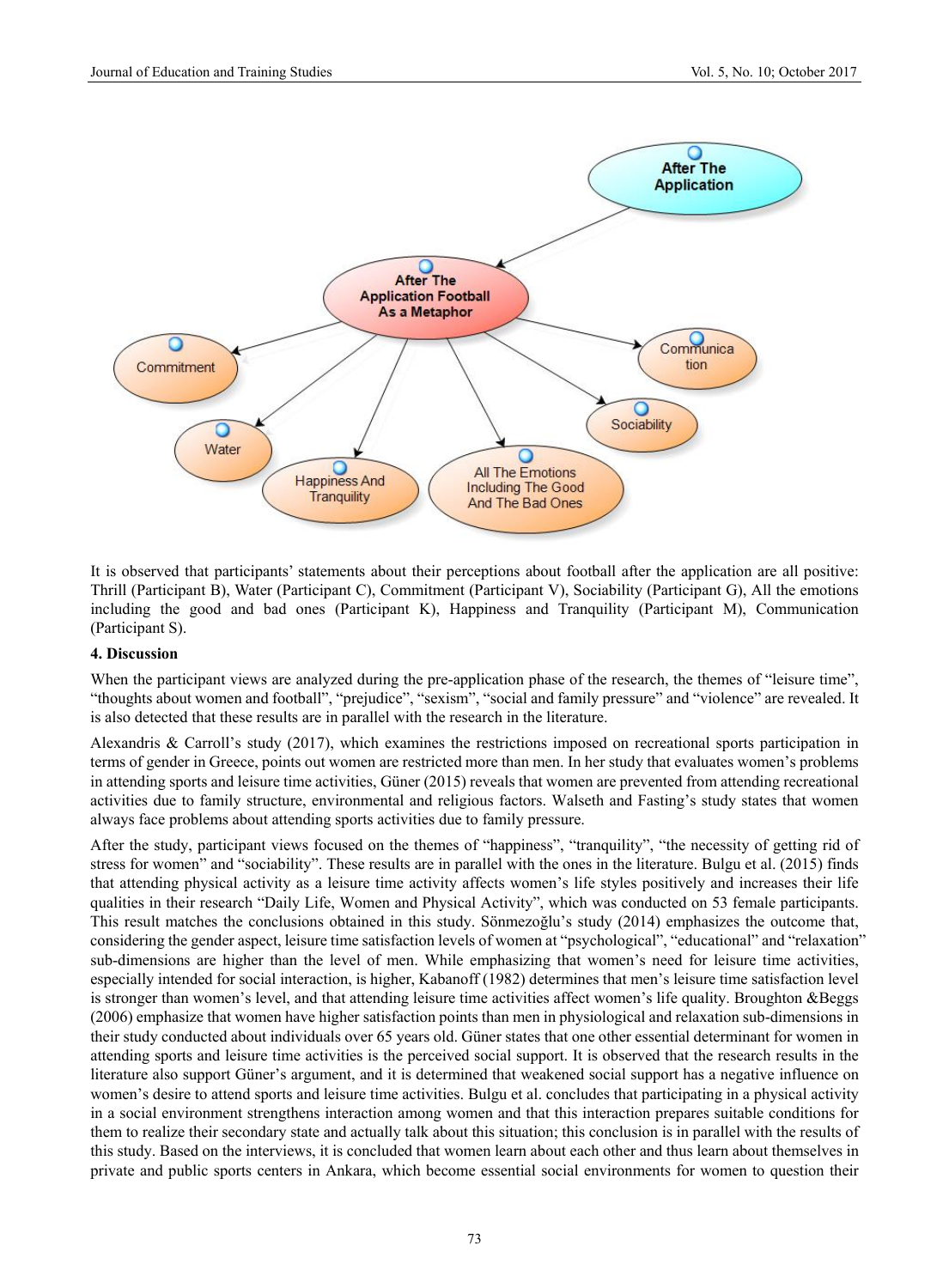status. One of the reasons why Yılmaz & Ulaş prefer recreational activities is that these activities give a chance to participants to feel happier and more tranquil. Senne (2016) stresses that woman still face gender equality conflicts in attending activities. His study also emphasizes that women should be relieved from their stereotypical gender roles, which requires social support for women to attend leisure time activities.

Based on participant views before the application, it is observed that they supported participating leisure time activities since most of them had background in sports field. As emphasized by Participant B, it is stated that more women should take place on tribunes. Before the application, family pressure was mentioned as one of the obstacles in front of women preventing them from going to football matches. Participant B stated one of the reasons that kept women out of football environment by saying "there is a concern about fighting. My family, too, puts a pressure on me saying I should sit at home."

After the application, Participant V mentioned his close circle had a concern about going to stadium, but then this concern disappeared. Participant V also stated that she wanted to go to stadium by herself if their group would dissolve. Participant M drew attention to self-confidence as an important factor for women in attending leisure time activities. Participant K emphasized that scarcity of women on tribunes was a result of their choice. This data shows that going to football matches may turn into a habit.

One of the results of this study is that presence of women on tribune is an important factor that limits the use of curse in cheering, an aspect emphasized by Participant M. Participant B emphasized that seeing football matches made her feel very good and more energetic.

The purpose of this study is to put forward the role of gender in attending leisure time activities and to determine gender perceptions about sports branches; the participants also emphasized that this separation was artificial. After the application, Participant G told gender did not play a role in attending leisure time activities, and it was a personal choice; "It doesn't matter if you are a man or woman. As long as a woman wants she can attend anything."

Based on the interviews with the participants, it is found that there were differences in attending leisure time activities and in perceiving sports branches in terms of gender; however it is emphasized that this could be overcome through time, education, acceptance, cultural development and environmental support.

The participants of this study involved in sports branches actively and this created a limited sample base; thus a similar study can be conducted with different groups following an analogous method. It is suggested to conduct a similar study with participants of different qualifications and demographic features.

## **References**

- Alexandris, K., & Carroll, B. (1997). Demographic differences in the perception of constraints on recreational sport participation: results from a study in Greece, *Leisure Studies*, *16*(2), 107-125. https://doi.org/10.1080/026143697375449
- Amman, T. (2006). *Woman and sport*. İstanbul: Morpa.
- Broughton, K., & Beggs, B. A. (2006). Leisure satisfaction of older adults. *Activities, Adaptation & Aging, 31*(1), 1–18. https://doi.org/10.1300/J016v31n01\_01
- Bulgu, N., Koca, A. C., & Aşçı, H. (2007). Daily life, women and physical activity. *Hacettepe J. of Sport Sciences*, *18*(4), 167-181.
- Çokluk, Ö., Yılmaz, K., & Oğuz, E. (2011). A qualitative interview method: focus group interview. *The Journal of Theoretical Educational Science (JTES)*, *4*(1), 95-107.
- Demirci, O. F., & Yavuz, M. C. (2003). A pilot study on determining customer potential in recreational tourism. *Çukurova University Journal of Social Sciences*, *11*(11), 61-76.
- Güner, B. (2015). The evaluation of the problems related to the women's not being able to participate in recreation activities. *Journal of International Sport Sciences*, *1*(1), 22-29.
- Kabanoff, B. (1982). Occupational and sex differences in leisure needs and leisure satisfaction. *Journal of Occupational Behaviour*, *3*, 233–245. https://doi.org/10.1002/job.4030030304
- Karaküçük, S. (1999). *Recreation: Assessing leisure time*. 4th Edition, Ankara, Gazi.
- Koshar, R. (2002). *Histories of leisure*. New York: Berg Publisher.
- Merriam, S. B. (2015). Qualitative Research A Guide for Design and Implementation in Turan S. (Eds.). (pp.83-131). Ankara. Nobel.
- Miles, M. B., & Huberman, A. M. (1994). *Qualitative data analysis* (2nd ed.). Thousand Oaks, CA: Sage Publications.